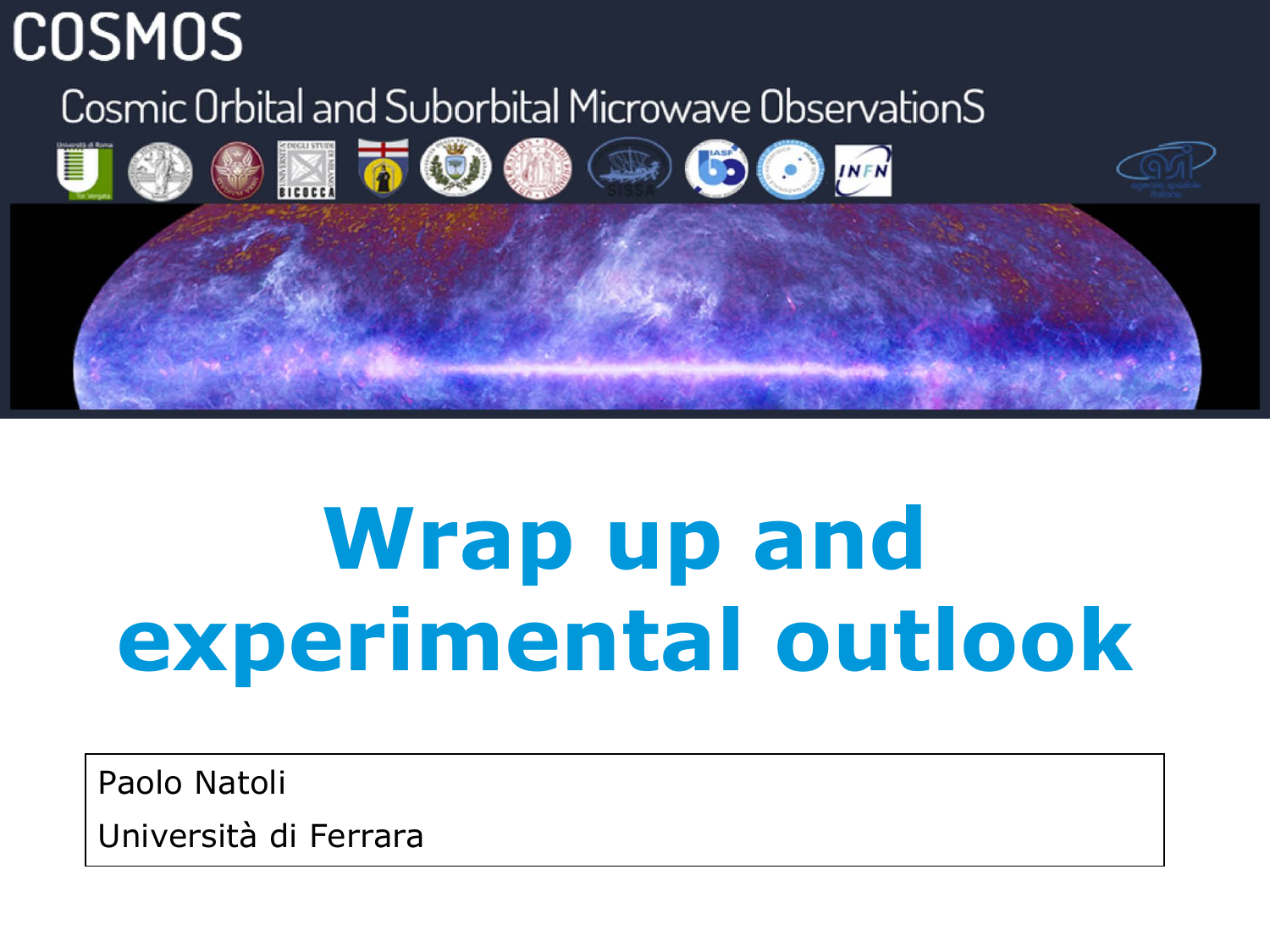#### **PRESENT AND FORTHCOMING CMB PROBES**

## **Ground**

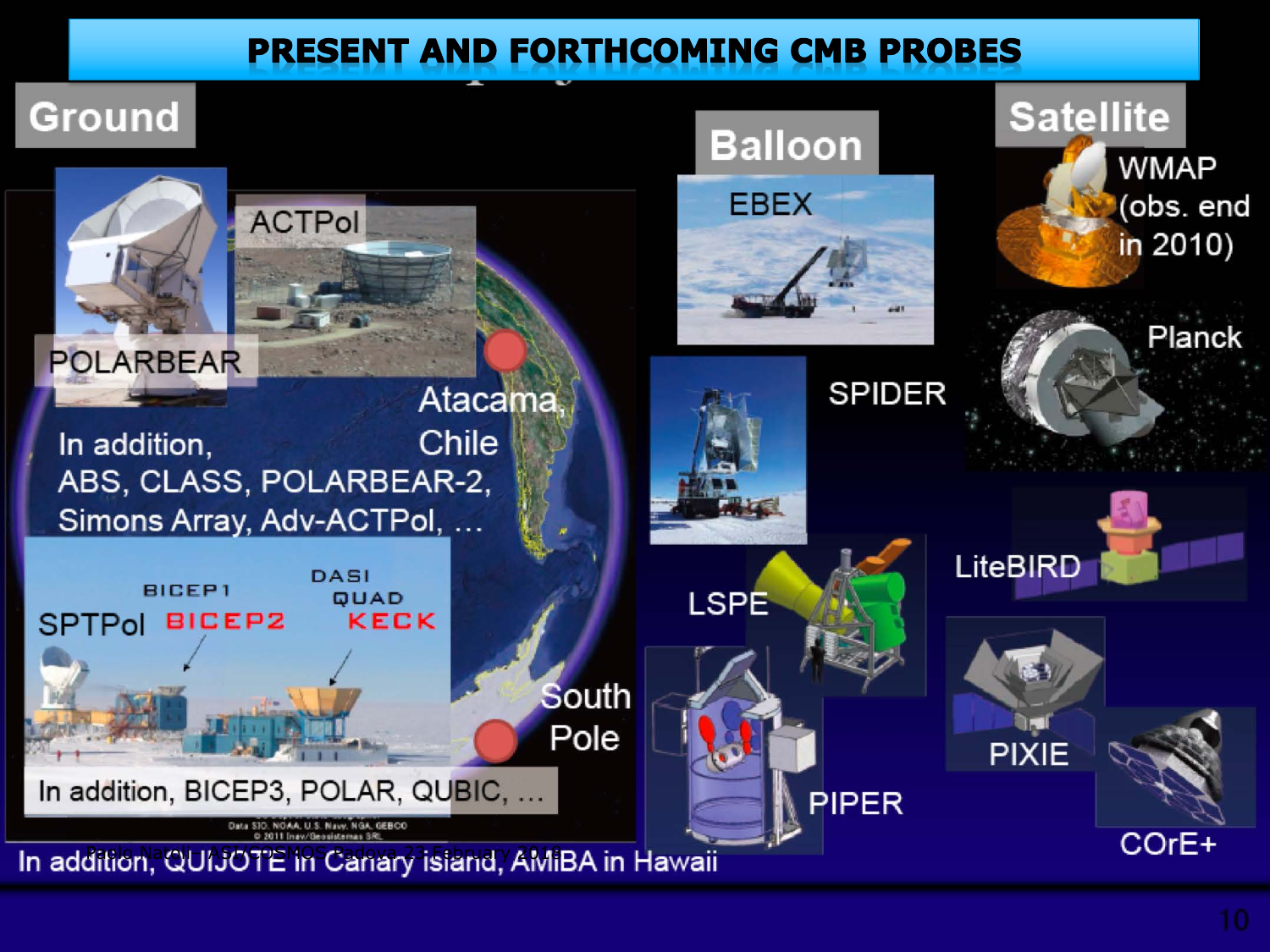#### **PRESENT AND FORTHCOMING CMB PROBES**

## **Ground**

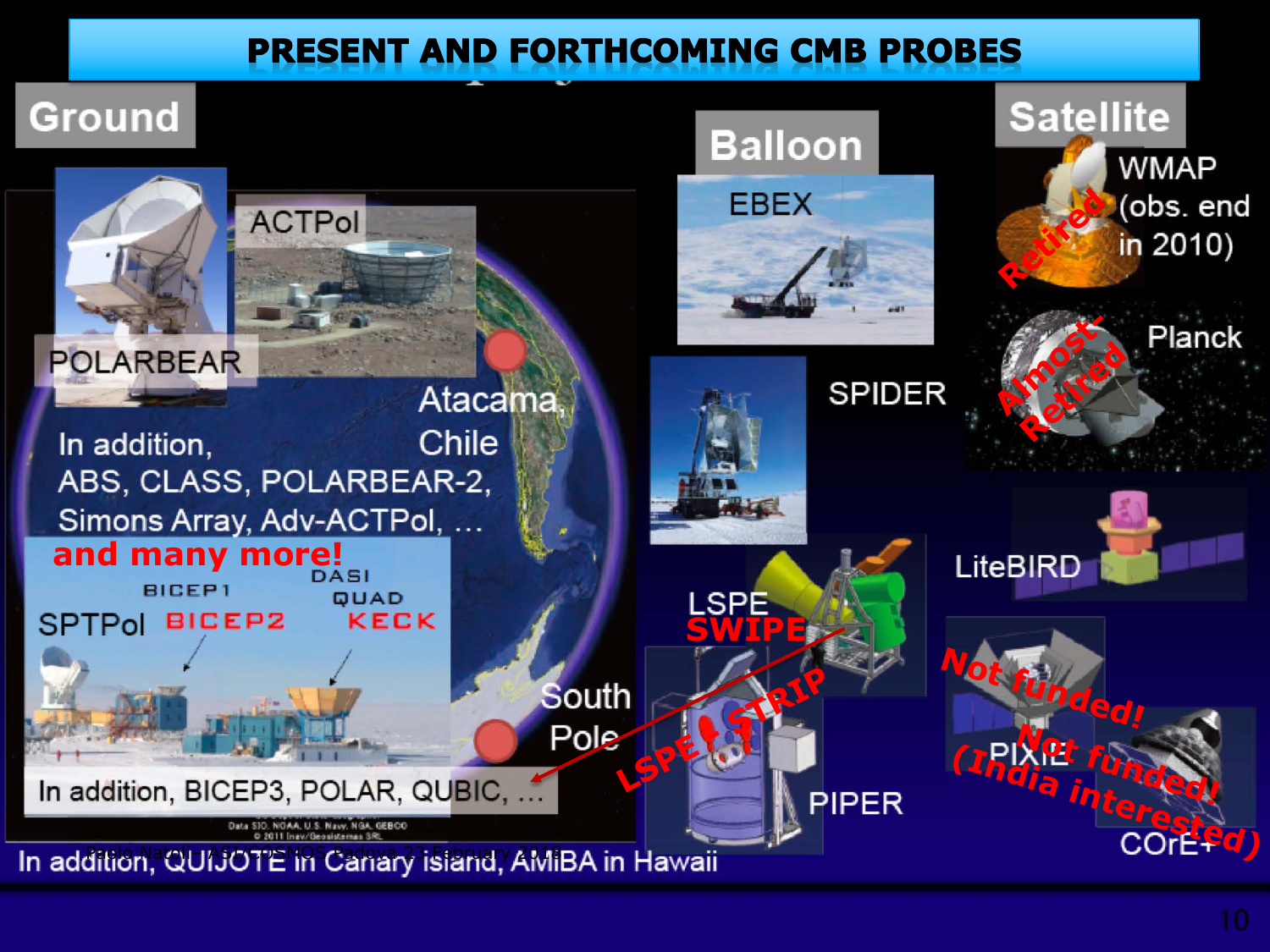

- 1. Planck is very close to its last release (spring 2018).
	- a. The legacy data will be exploited for several year, especially in the large angle and high frequency regime where data availability/quality will be limited.
- 2. PIXIE not selected. No future for spectral distortions?
	- a. Effort started in France to propose PRISTINE
	- b. Pathfinder to spectral distortions from the ground under deployment at DOME C (COSMO).



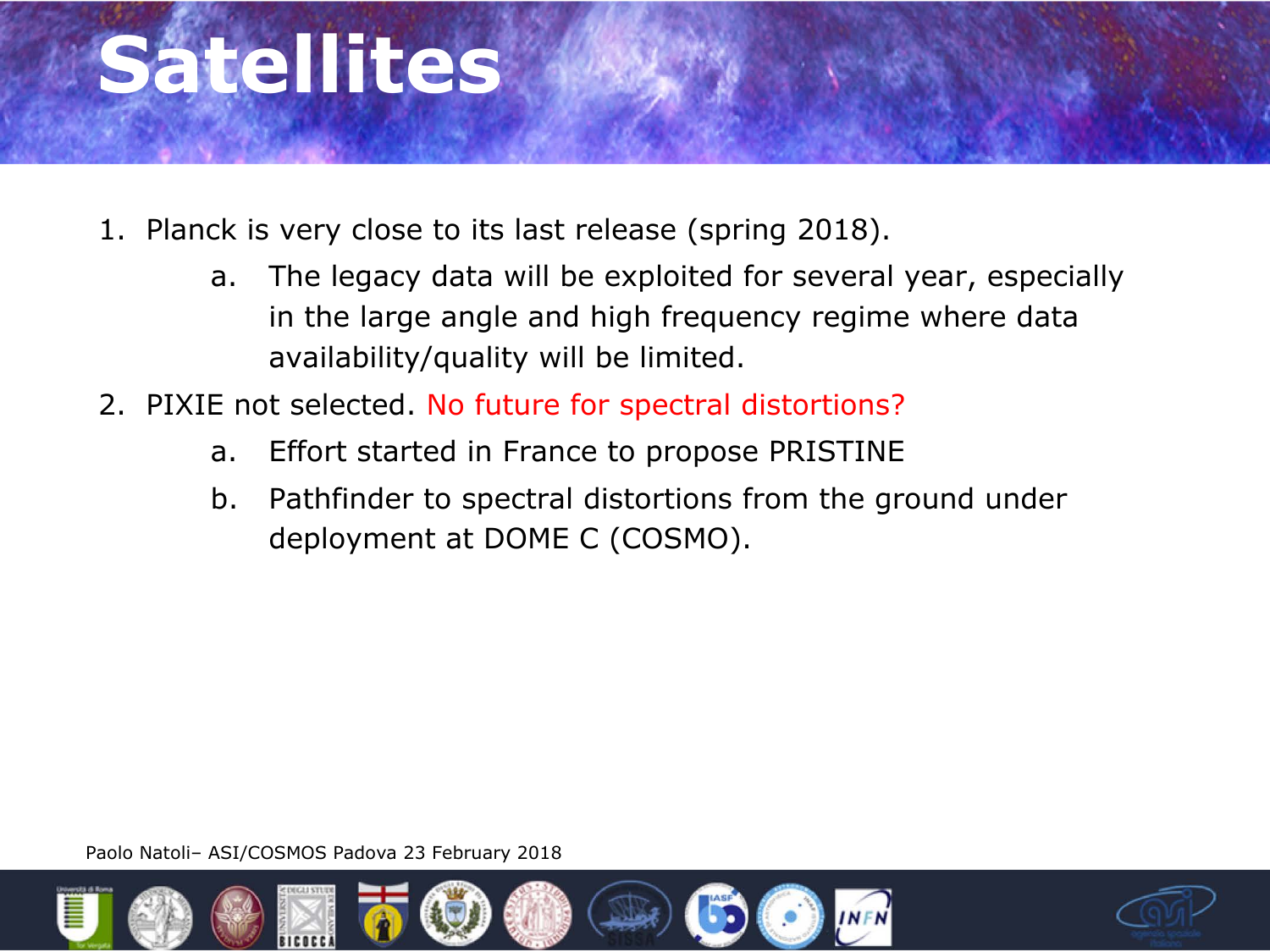

- 1. Planck is very close to its last release (spring 2018).
	- a. The legacy data will be exploited for several year, especially in the large angle and high frequency regime where data availability/quality will be limited.
- 2. PIXIE not selected by NASA. No future for spectral distortions?
	- a. Effort started in France to propose PRISTINE (e.g. F-Class, 250 M€/M\$ cost cap)
- 3. CORE not selected by ESA for M5
	- a. Need to find international partner. Concrete possibility from India (ISRO). Indian CMB consortium created, first meeting held.
	- b. Aiming to ESA/M6? When?
- 4. LiteBIRD in track for JAXA phase A (completes fall 2018, selection will follow)
	- a. If selected, launch around 2027
	- b. US Participation funded by NASA, likely MoO after selection
	- c. ESA interested in MoO as well. European consortium created to steer EU participation.
	- d. ASI has financed Italian participation to phase A, through COSMOS
		- Five areas of activity: High Frequency Telescope, Calibration, Foreground, Systematics and Electronics.

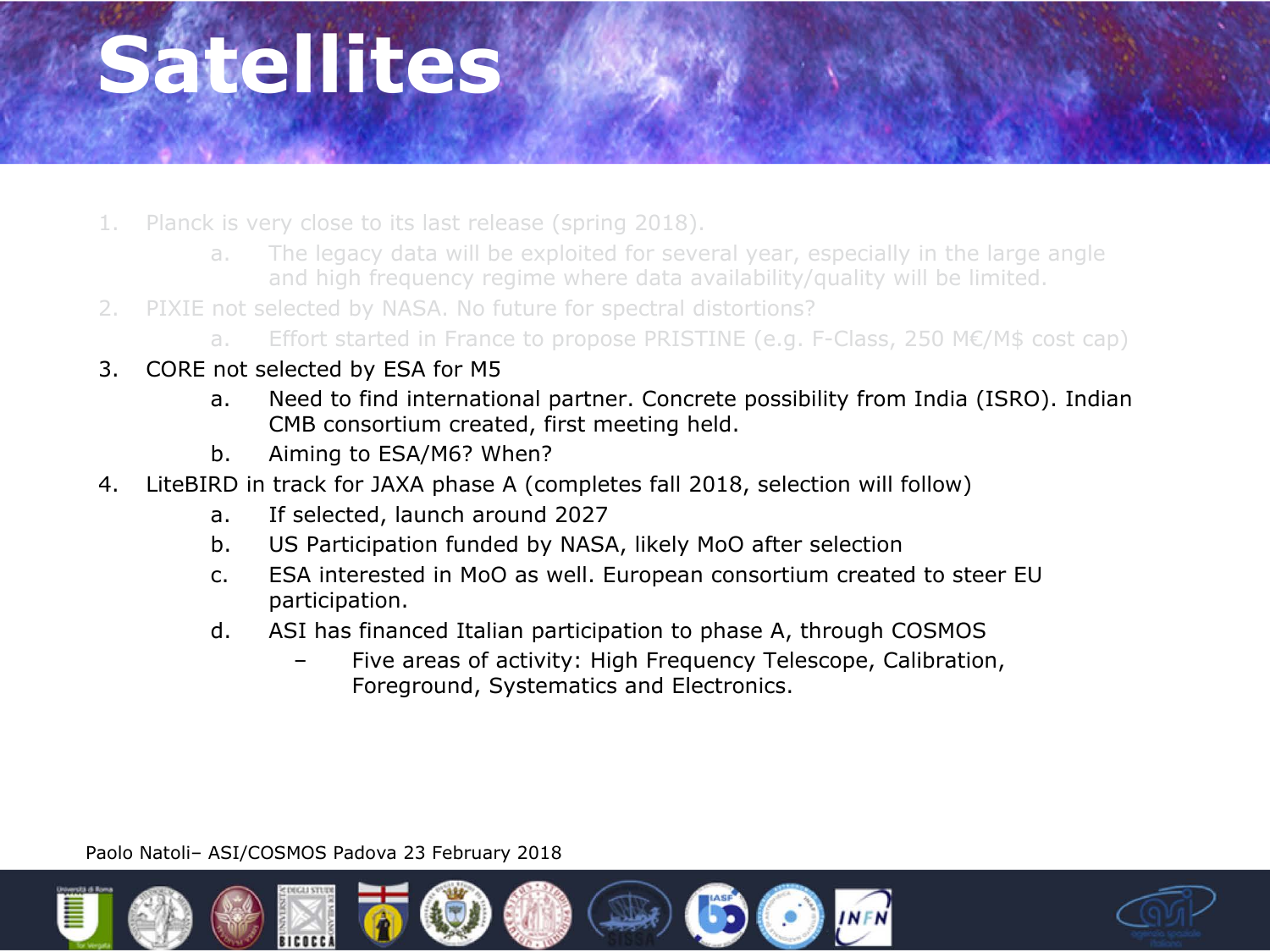# **Remarks on balloon/ground**

- 1. Most efforts are US based, small collaboration which may or not may have a public release policy for data (even after proprietary analysis)
- 2. They are essentially "B Machines", e.g. main science goal is tensorto-scalar ratio (unsurprising)
- 3. More surprisingly, several of them aim at large angle/reionization peak, which is very hard for suborbital probes (as Planck knows well…)



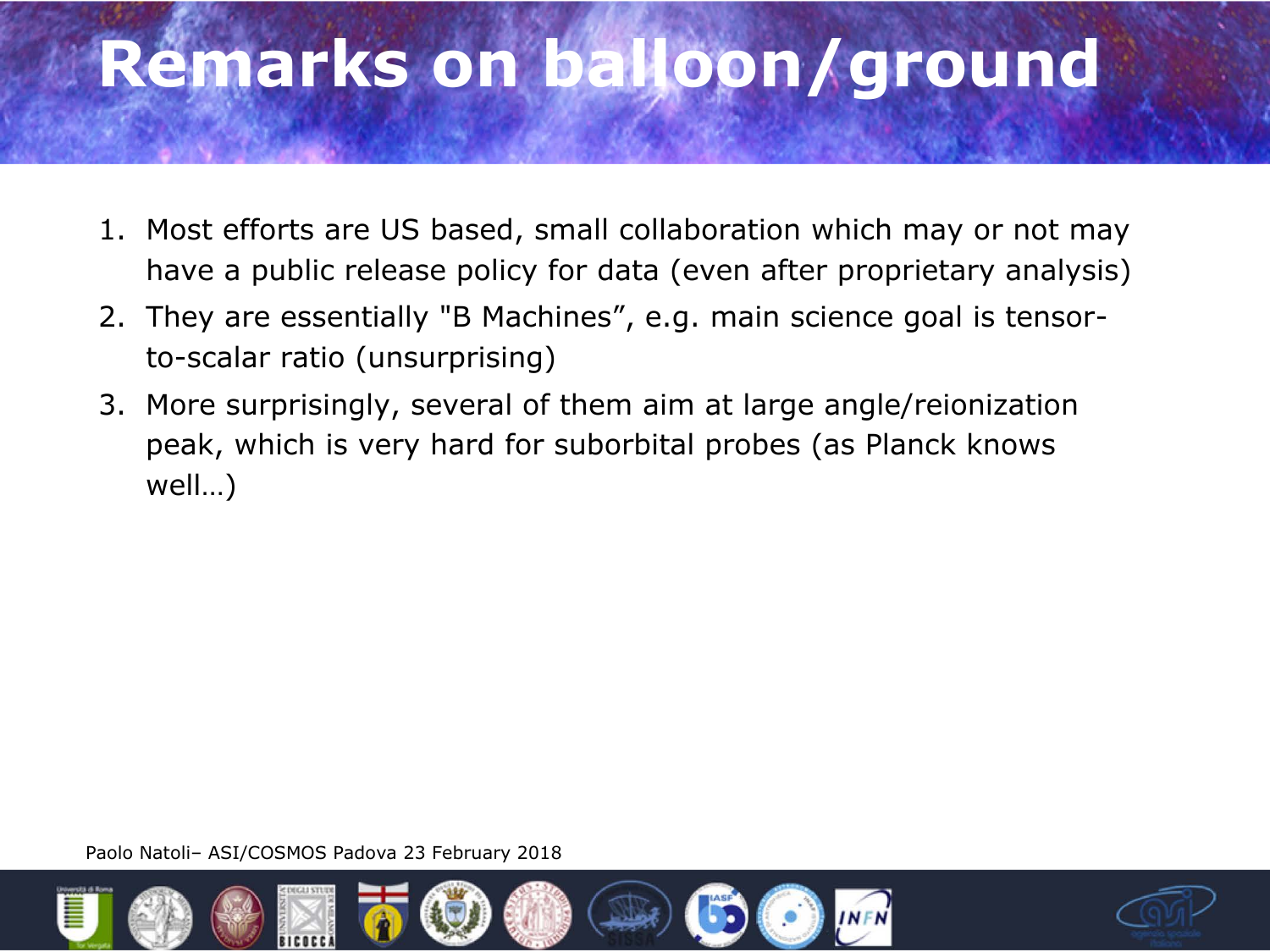# **Remarks on balloon/ground**

- 1. Most efforts are US based, small collaboration which may or not may have a public release policy for data (even after proprietary analysis)
- 2. They are essentially "B Machines", e.g. main science goal is tensorto-scalar ratio (unsurprising)
- 3. More surprisingly, several of them aim at large angle/reionazation peak, which is very hard for suborbital probes (as Planck knows well…)
- 4. This means some of them will be able to do E mode polarization, even at large angle, although not likely at cosmic variance
	- a. Potentially interesting for tau and anomalies



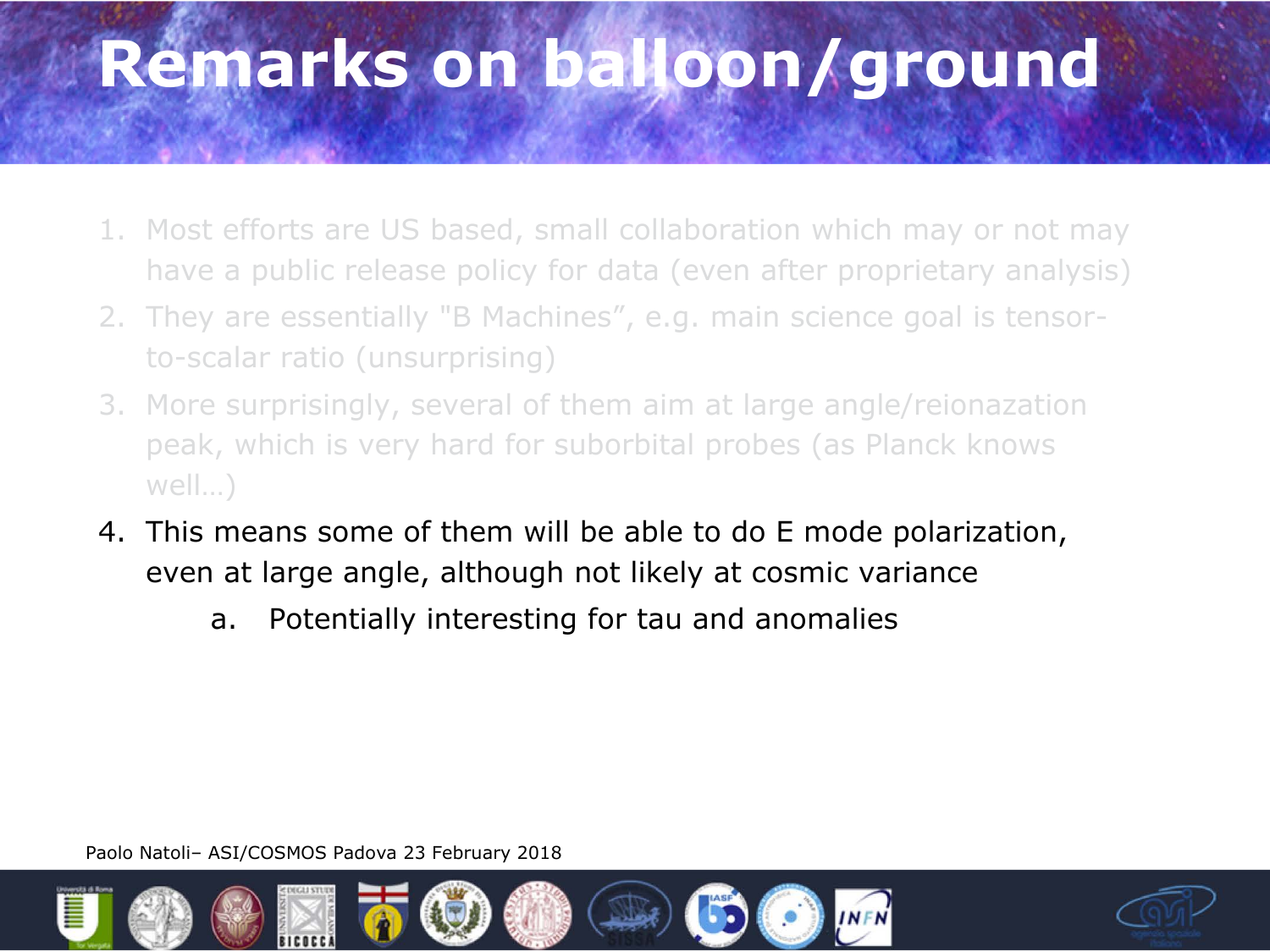



- ✓ **Black** curve is a forecast using Planck standard T mask and present-day polarization signal-to-noise. This would slightly raise the current detection level
- Orange is current ext30 masking but cosmic variance limited in polarization
- ✓ Blue is as orange but full sky. They push the detection power beyond 6  $\sigma$

#### Talk by A. Gruppuso



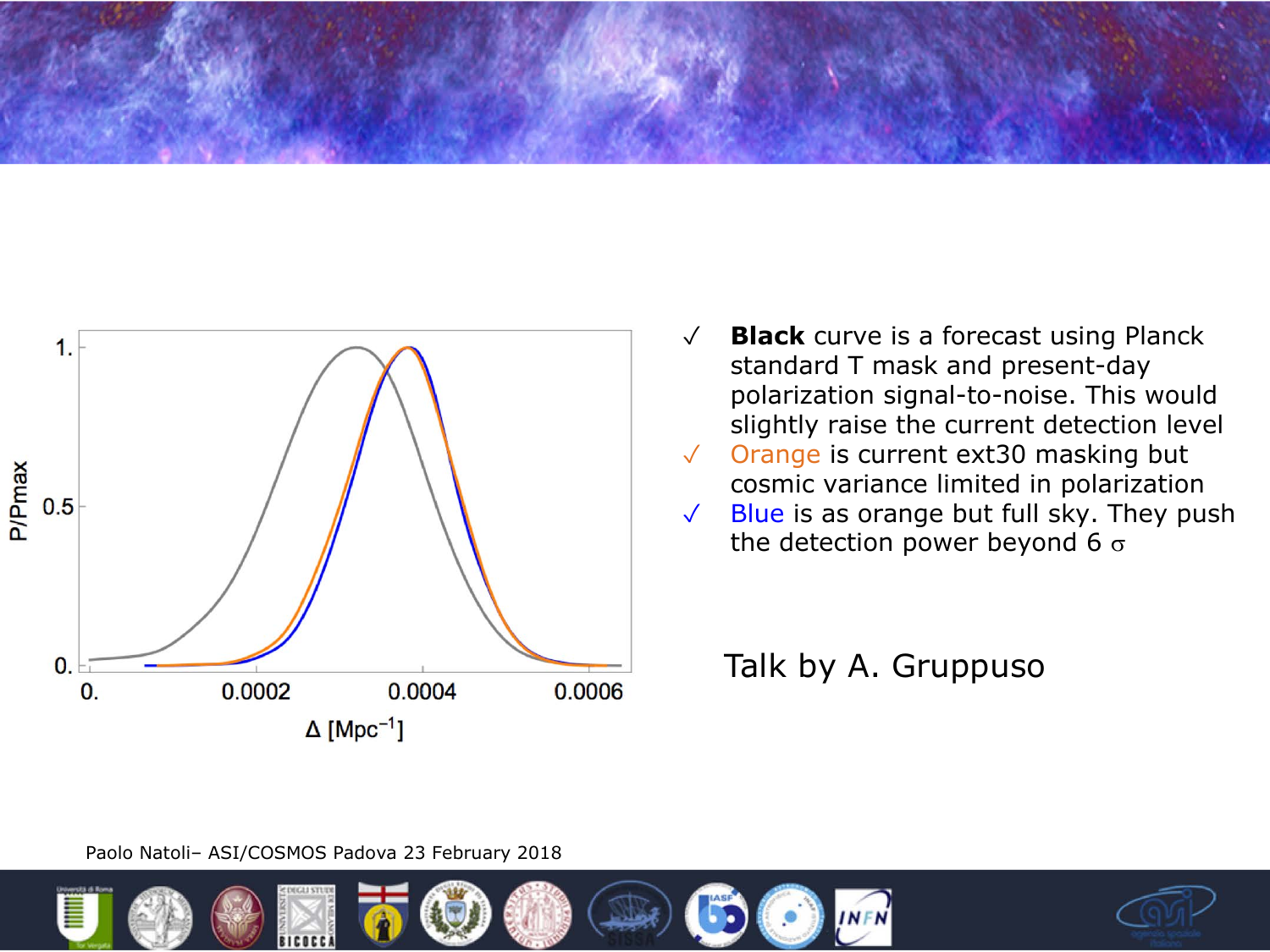# **Remarks on balloon/ground**

- 1. Most efforts are US based, small collaboration which may or not may have a public release policy for data (even after proprietary analysis)
- 2. They are essentially "B Machines", e.g. main science goal is tensorto-scalar ratio (unsurprising)
- 3. More surprisingly, several of them aim at large angle/reionazation peak, which is very hard for suborbital probes (as Planck knows well…)
- 4. This means some of them will be able to do E mode polarization, even at large angle, although not likely at cosmic variance

a. Potentially interesting for tau and anomalies

5. CLASS and PIPER have hardware to measure V mode. PIPER may devote 30% of observing time to this, implying a limit perhaps only 10 times weaker than B mode.